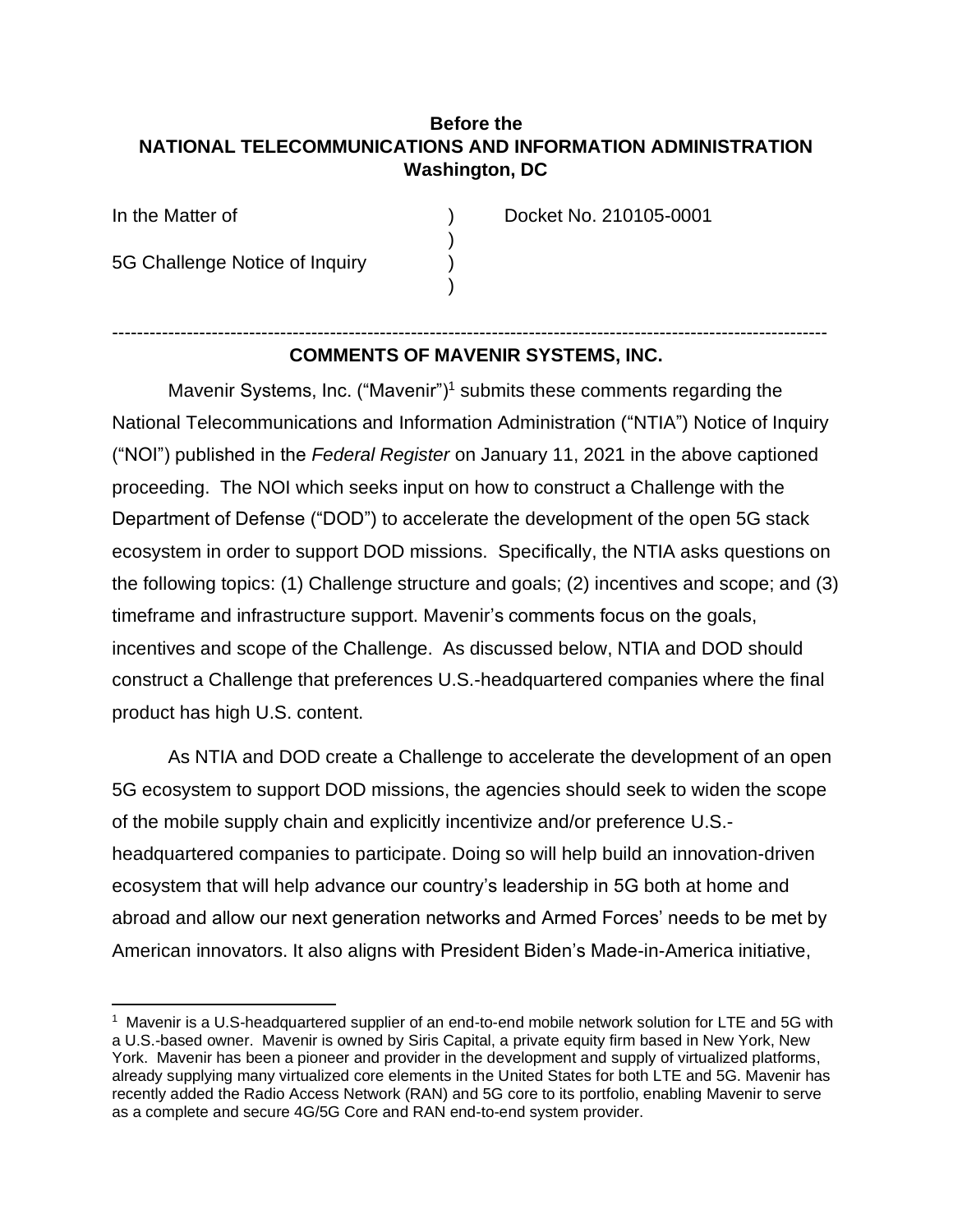which seeks to "ensure that the federal government is investing taxpayer dollars in American businesses  $-$  both small and large."<sup>2</sup>

Our mobile networks are currently dominated by a duopoly of foreignheadquartered companies that provide proprietary, closed hardware-based equipment. Simply put, proprietary equipment serves to lock out vendors other than the manufacturer from the network. What this means in the United States is that foreignheadquartered companies sell equipment and services from their own company, blocking American vendors from providing components or services to networks. A more diverse mobile supply chain can help a Challenge to advance U.S. leadership in 5G and meet the needs of the DOD, but it can only be achieved through open and interoperable interfaces, as defined by 3GPP and the O-RAN Alliance.

As an initial matter, we take the opportunity to explain OpenRAN and the various definitions and terms used with this architecture. OpenRAN refers to the disaggregated Radio Access Network (RAN) functionality built using open interface specifications between elements. OpenRAN can be implemented in vendor-neutral hardware and software-defined technology based on open interfaces and community-developed standards. O-RAN, however, refers to the O-RAN Alliance<sup>3</sup> or a designatedspecification. In other words, OpenRAN and O-RAN are not the same. Taking this a step further, there is also vRAN, which is an implementation of the RAN in a more open and flexible architecture, which virtualizes network functions in software platforms based on general purpose processors. The terminology becomes particularly important when scrutinizing offerings from various companies. Some companies claim to provide O-RAN architecture, but in practice, those offerings are not OpenRAN. Indeed, those offerings are tied to proprietary equipment that lock out other vendors from a network.

The key concept of OpenRAN is "opening" the protocols and interfaces between the various subcomponents (i.e., the radios, hardware and software) in the Radio

<sup>&</sup>lt;sup>2</sup> "President Biden to Sign Executive Order Strengthening Buy American Provisions, Ensuring Future of America is Made in America by All of America's Workers. White House Press Release (January 25, 2021), accessed at [https://www.whitehouse.gov/briefing-room/statements-releases/2021/01/25/president](https://www.whitehouse.gov/briefing-room/statements-releases/2021/01/25/president-biden-to-sign-executive-order-strengthening-buy-american-provisions-ensuring-future-of-america-is-made-in-america-by-all-of-americas-workers/)[biden-to-sign-executive-order-strengthening-buy-american-provisions-ensuring-future-of-america-is](https://www.whitehouse.gov/briefing-room/statements-releases/2021/01/25/president-biden-to-sign-executive-order-strengthening-buy-american-provisions-ensuring-future-of-america-is-made-in-america-by-all-of-americas-workers/)[made-in-america-by-all-of-americas-workers/](https://www.whitehouse.gov/briefing-room/statements-releases/2021/01/25/president-biden-to-sign-executive-order-strengthening-buy-american-provisions-ensuring-future-of-america-is-made-in-america-by-all-of-americas-workers/) (last accessed February 7, 2021).

<sup>&</sup>lt;sup>3</sup> The O-RAN Alliance is a specification group defining next generation RAN infrastructures, empowered by principles of intelligence and openness. The group's website is [https://www.o-ran.org.](https://www.o-ran.org/)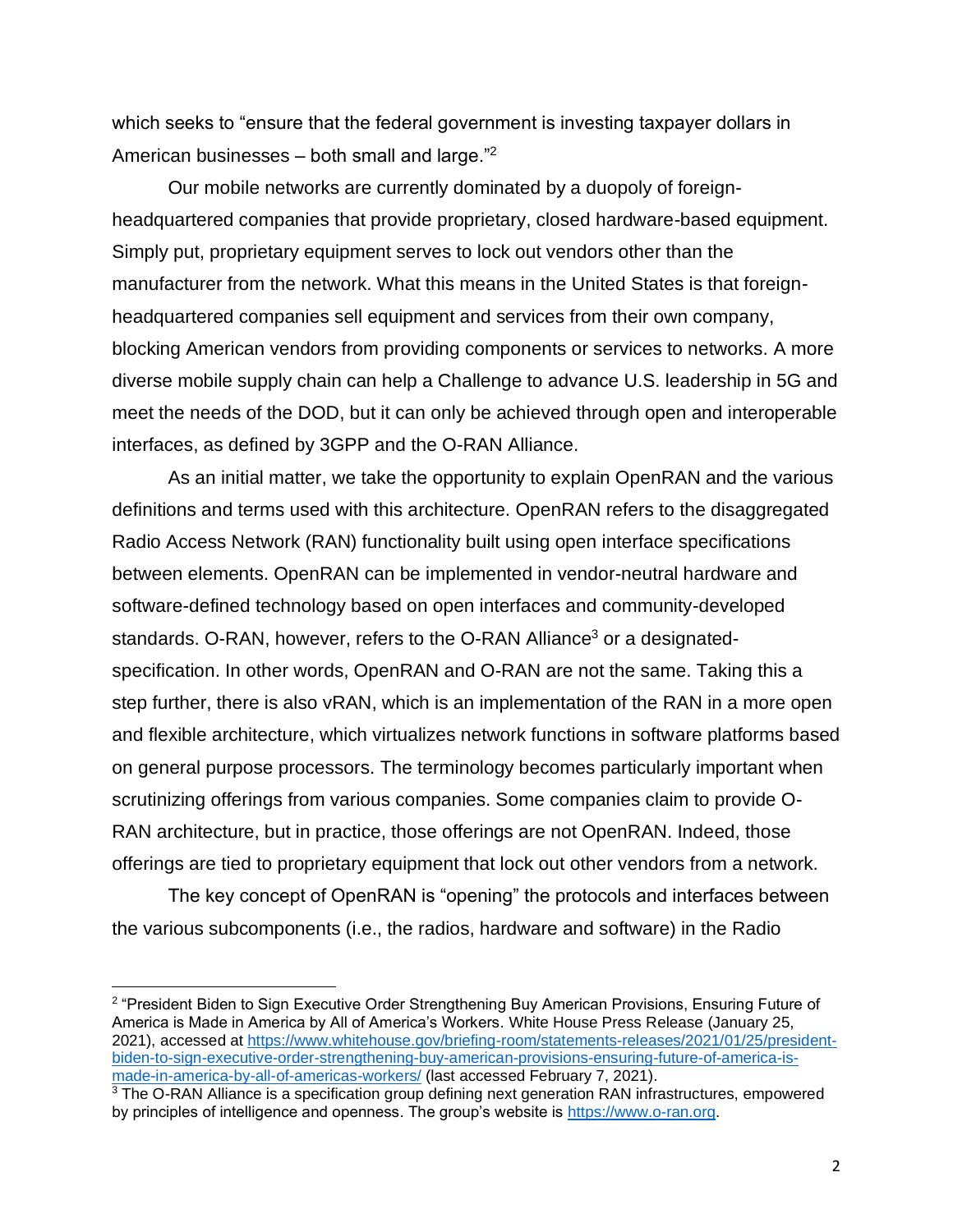Access Network (RAN). As a technical matter, this is what the industry refers to as a "disaggregated RAN". There are three primary elements within the RAN:

(1) the radio unit (RU), is where the radio frequency signals are transmitted, received, amplified and digitized. The RU is located near, or integrated into, the antenna;

(2) the Distributed Unit (DU) is where the real-time, baseband processing functions reside. The DU is located at, or near, the cell site; and

(3) the Centralized Unit (CU) where the slower, packet processing functions reside. The CU is located deeper in the network near the core.

It is the interfaces between the RU, DU and the CU that are the focus of Open RAN. By opening and standardizing these interfaces, and incentivizing implementation of the same, we move to an environment where networks can be deployed with a more modular design without being dependent upon a single vendor.

Importantly, open interfaces allow more innovative and agile approaches to networks, enabling upgrades to be made quickly without sending crews to physically replace equipment on towers or at the base. OpenRAN and open interfaces also lower costs because equipment does not need to be replaced; radios and base stations can be combined using less space; and competition among multiple vendors is injected into the ecosystem. Open interfaces and network virtualization also improves security and security monitoring because networks are not locked into one vendor that uses proprietary software, which can be left unprotected or manipulated in a manner that leaves data on the network unsecure and subject to remote control. U.S. suppliers of OpenRAN can offer these benefits to the U.S. government, unlike the closed and costly proprietary technology offered by foreign-owned vendors.

OpenRAN is being deployed today around the world to build next generation networks. Mavenir has deployments underway in Brazil and the United Kingdom with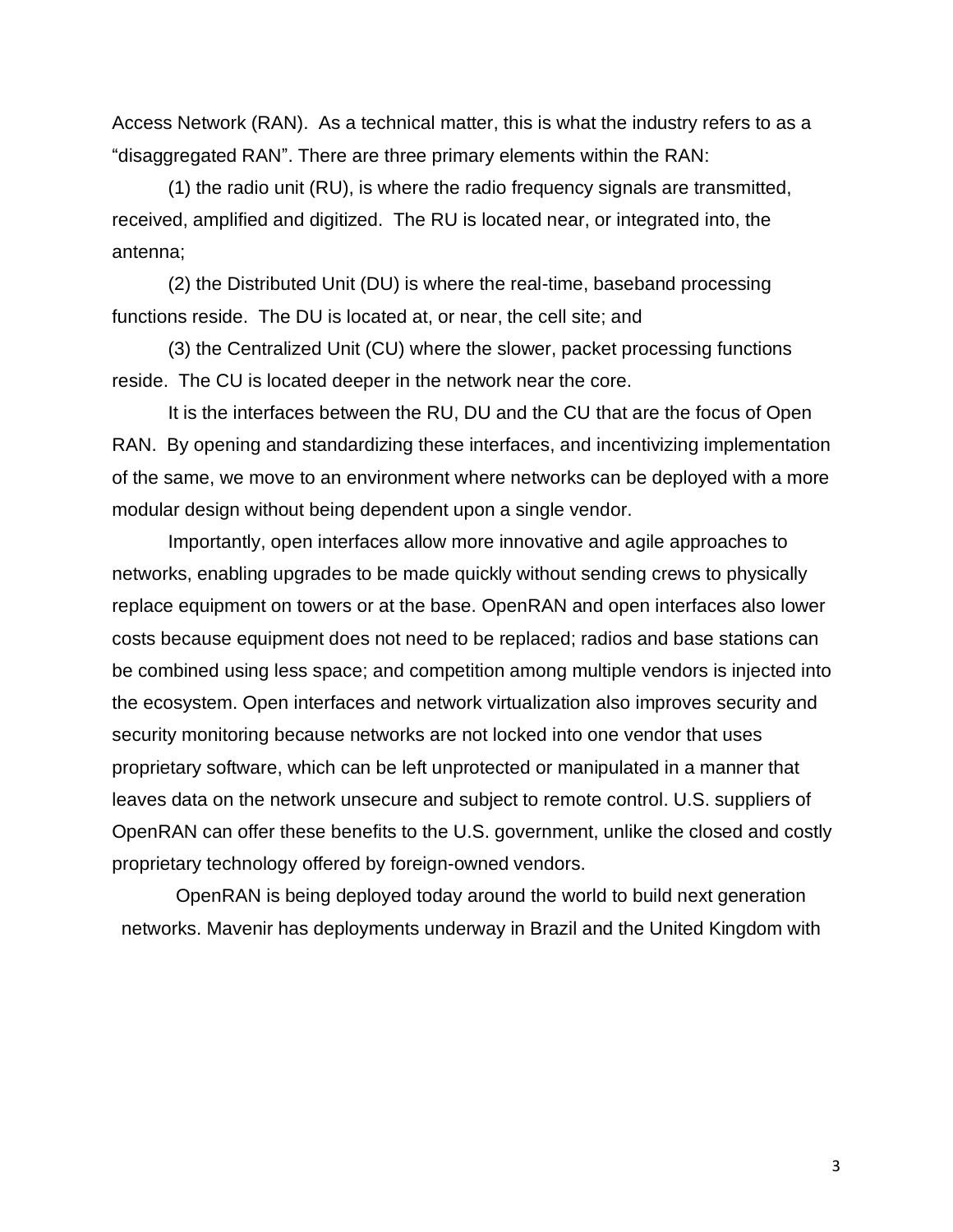Telefonica,<sup>4</sup> deployments in the United Kingdom<sup>5</sup> and India<sup>6</sup> with Vodafone, and we are working with DISH to deploy the first standalone network, built with OpenRAN, by year-end.<sup>7</sup> Other OpenRAN suppliers have deployments underway overseas, $8$  and Rakuten deployed the first commercial standalone virtualized network, with OpenRAN, in Japan.<sup>9</sup>

We also take this opportunity to clarify the meaning of "open stack" and how it relates to open and interoperable interfaces and how it does or does not relate to open source software:

- Open stack refers to vendors that open up their interfaces to align with standards for interoperability. Within the software, vendors may have their own design-toperform business logic related to that interface. That logic largely allows vendors to optimize the overall design, while retaining the rights on software, but what the external world sees is still the same standard interoperable interfaces.
- Open source is a community effort to design a framework or utility software, which can be consumed by organizations to build final products with or without modifications. The target is to cut down on the development time for businesses and to increase reusability. The code is made available for everyone to use commercially and to contribute. Interfaces are usually agreed upon by community and development cycle is slow due to large scale involvement.

<sup>4</sup> Fletcher, Bevin. "UK's O2 taps non-traditional vendors for O-RAN project." *Fierce Wireless* (January 16, 2020), accessed at [https://www.fiercewireless.com/wireless/uk-s-o2-taps-non-traditional-vendors-for-o](https://www.fiercewireless.com/wireless/uk-s-o2-taps-non-traditional-vendors-for-o-ran-project)[ran-project](https://www.fiercewireless.com/wireless/uk-s-o2-taps-non-traditional-vendors-for-o-ran-project) (last accessed on February 7, 2021).

<sup>5</sup> Ziady, Hanna. "Vodafone wants to end the dominance of Huawei, Ericsson and Nokia." *CNN Business*  (October 7, 2019), accessed at <https://www.cnn.com/2019/10/07/tech/vodafone-openran-trials/index.html> (last accessed February 7, 2021).

<sup>6</sup> Sharma, Ray. "India's Vodafone Idea Deploys Mavenir OpenRAN Solution." *The Fast Mode* (April 23, 2020), accessed at [https://www.thefastmode.com/technology-solutions/16954-indias-vodafone-idea](https://www.thefastmode.com/technology-solutions/16954-indias-vodafone-idea-deploys-mavenir-openran-solution)[deploys-mavenir-openran-solution](https://www.thefastmode.com/technology-solutions/16954-indias-vodafone-idea-deploys-mavenir-openran-solution) (last accessed on February 7, 2021).

<sup>7</sup> Sbeglia, Catherine. "Dish selects Mavenir software for OpenRAN on 5G network." *RCR Wireless* (April 23, 2020), accessed at<https://www.rcrwireless.com/20200423/carriers/dish-mavenir-openran-5g-network> (last accessed on February 7, 2021).

 $8$  See enclosed map of OpenRAN commercial deployments compiled by the Telecom Infra Project. <sup>9</sup> Rakuten Mobile and NEC to Build Open vRAN Architecture in Japan." Rakuten Mobile Press Releases (June 5, 2019), accessed at [https://global.rakuten.com/corp/news/press/2019/0605\\_01.html](https://global.rakuten.com/corp/news/press/2019/0605_01.html).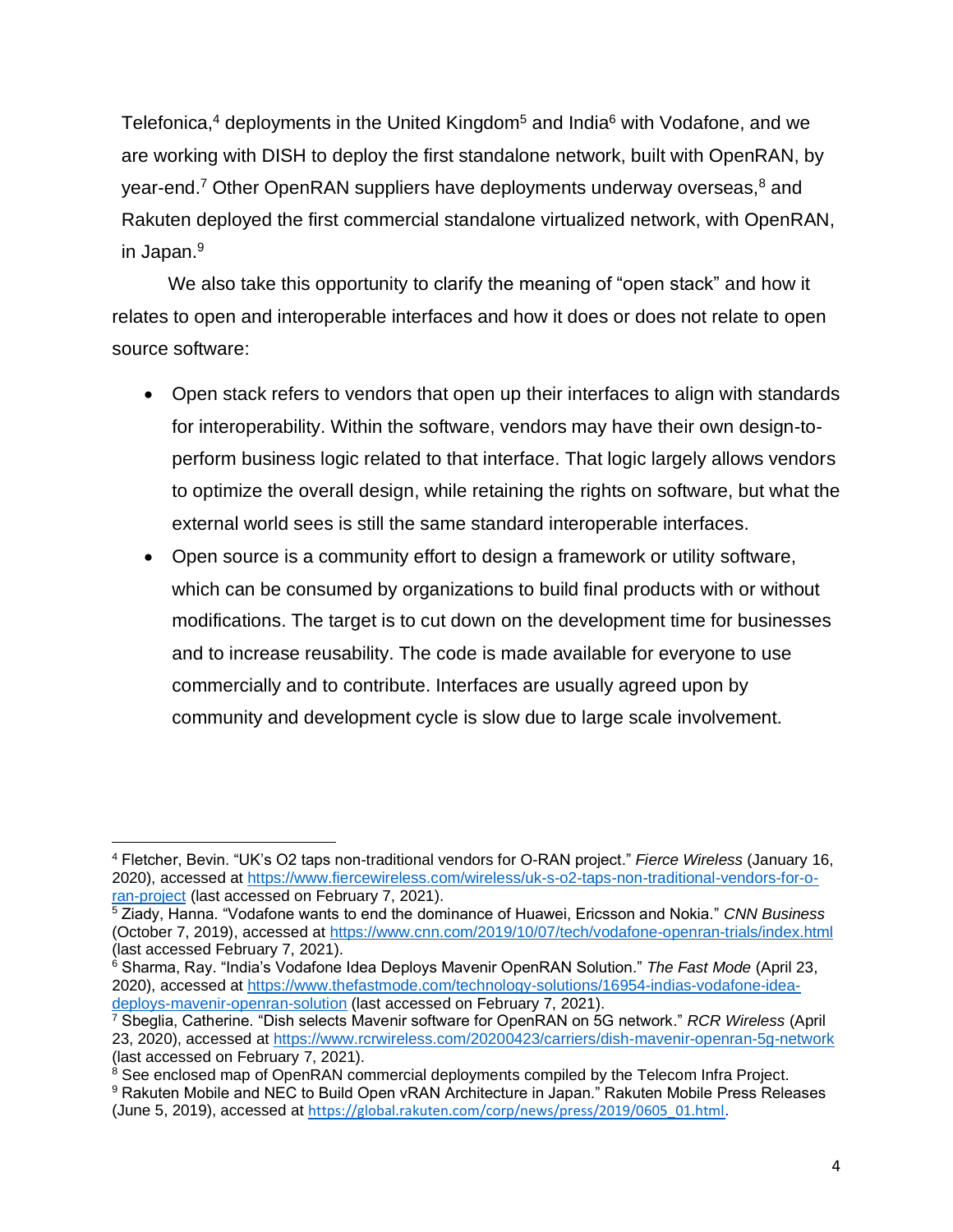- Open stack components may be used with open source software. For 5G, multiple standards organization, such as the O-RAN Alliance and TIP, have started to define open interfaces, specifically on the RAN side.
- OpenRAN-based systems make use of general purpose hardware and avoid costlier proprietary hardware and supply chain issues. This also promotes healthy competition among the general purpose hardware manufacturers and allows the software companies to provide some of functionalities at a lower cost and better time to market. Most important is to build a larger and secured supply chain allowing everyone to compete in open market as opposed to being part of one or the other proprietary ecosystem.
- The journey for open 5G stack development is not straightforward. The incumbents with proprietary solutions are still interested in keeping their high margin business rolling while the overall telecom industry needs cost efficiency and innovation. This requires support from policymakers to protect innovation and intellectual property of the new open stack players as well as set the success criteria for long-term innovation and growth of these open platforms encouraging the ongoing momentum towards a rewarding 5G ecosystem. A 5G open stack goal also requires new players to take the lead and contribute in standard-setting organizations, like 3GPP where the current proprietary solution foreign vendors are still dominant and have been controlling for decades. Given the global effect of these standards in the ecosystem and the costs involved in supporting such activities, careful planning with new open stack initiatives is required.

As the agencies create this Challenge, the agencies should support, through tax incentives and preferential treatment, U.S.-headquartered companies to develop and promote an open 5G stack ecosystem that seeks to advance cooperation, collaboration, and interoperability amongst varied open 5G stack components. The agencies should also require use of OpenRAN (open and interoperable interfaces) and prioritize U.S. headquartered alternatives to foreign-based equipment manufacturers. Preferences for domestic headquartered companies is consistent with a growing trend among U.S. allied nations around the world. From Europe to Asia, our allies are building their next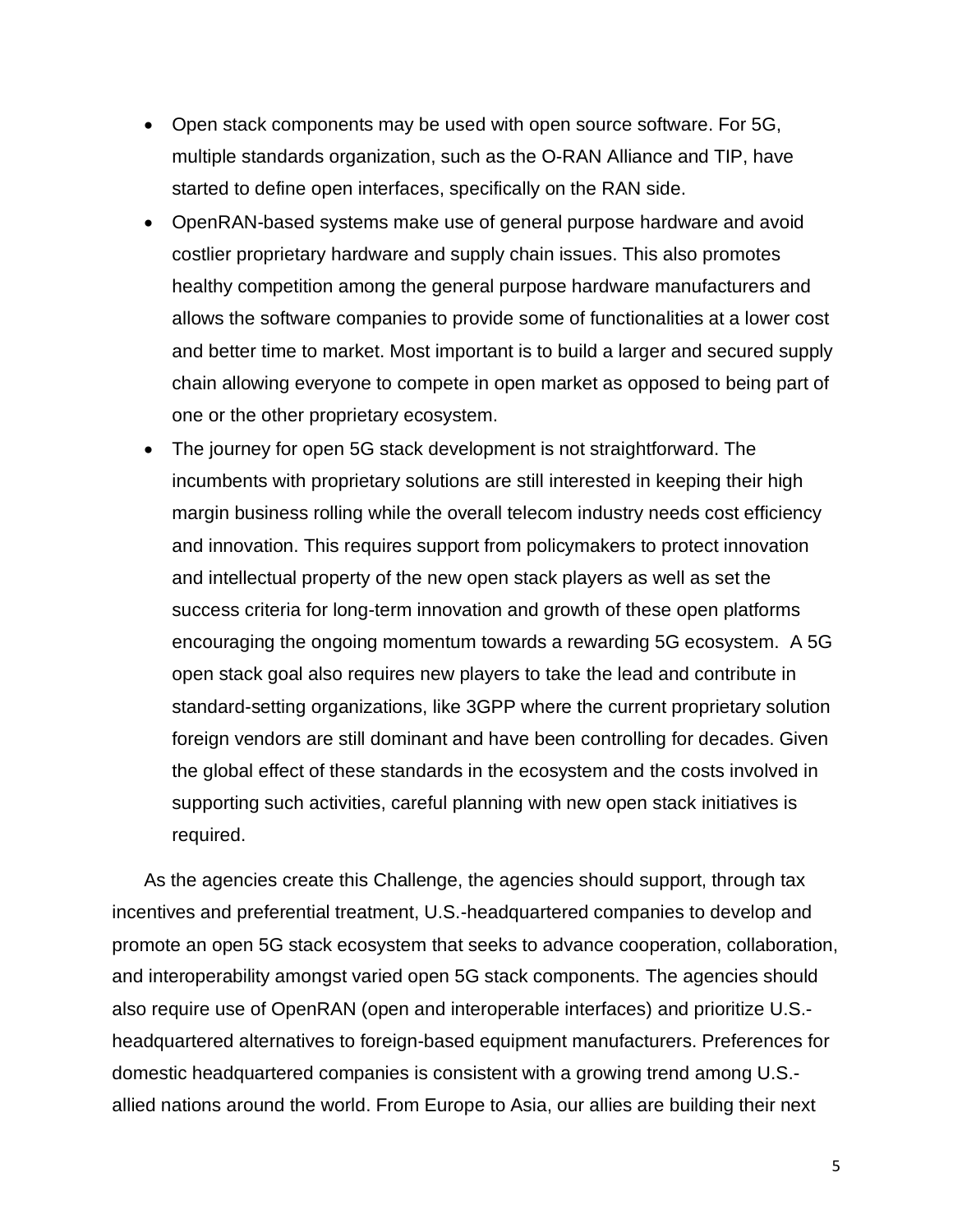generation mobile networks by preferencing suppliers located within their country or continent.<sup>10</sup> For example, the Government of France is preferencing French suppliers and providing project funding in its efforts to reduce its dependency on Huawei.<sup>11</sup> The German government is primarily selecting European suppliers for a similarly-focused effort under a \$2.7 billion investment of which at least \$412 million will be invested in OpenRAN.<sup>12</sup> Britain announced its "5G Supply Chain Diversification Strategy"<sup>13</sup> and allocated 250 million pounds to help diversify and grow its mobile supply chain, partly through investment in 5G projects, with more than one-half of those funds being directed to OpenRAN.<sup>14</sup> The Indian government is currently drafting its procurement regulations to build its next generation networks, but is expected to preference domestic suppliers.<sup>15</sup> And, Japan has announced a number of tax incentives for products built through open and interoperable interfaces, $16$  effectively eliminating participation in their networks by certain proprietary equipment manufacturers.

The American government should follow our allies' lead in supporting, encouraging, and leveraging the innovative, cost-effective, and secure alternatives

<sup>&</sup>lt;sup>10</sup> Indeed, even the large carriers overseas (i.e. Deutsche Telekom, Orange, Telefonica, Vodafone Group and TIM) have teamed up to collaborate to deploy OpenRAN-based networks across the European Continent. See "Major European Operators Sign OpenRAN MOU". *GSMA* (January 26, 2021), accessed at https://www.gsma.com/futurenetworks/digest/major-european-operators-sign-open-ran-mou/ (last accessed on February 7, 2021). See also "TIM joins the European initiative for the development of OpenRAN solutions" (February 5, 2021), accessed at [https://www.bnamericas.com/en/news/tim-joins-the](https://www.bnamericas.com/en/news/tim-joins-the-european-initiative-for-the-development-of-open-ran-solutions)[european-initiative-for-the-development-of-open-ran-solutions](https://www.bnamericas.com/en/news/tim-joins-the-european-initiative-for-the-development-of-open-ran-solutions) (last accessed on February 7, 2021). <sup>11</sup> See, for example, "Sequans Receives Major Funding Award for 5G Development from the French Government". Sequans Press Release (January 28, 2021), accessed at [https://www.nasdaq.com/press](https://www.nasdaq.com/press-release/sequans-receives-major-funding-award-for-5g-development-from-french-government-2021)[release/sequans-receives-major-funding-award-for-5g-development-from-french-government-2021](https://www.nasdaq.com/press-release/sequans-receives-major-funding-award-for-5g-development-from-french-government-2021) (last accessed February 7, 2021).

<sup>12</sup> Cerulus, Laurens. "Berlin's €2B plan to wean off Huawei (and Nokia and Ericsson too)". *Politico*  (February 2, 2021), accessed at<https://pro.politico.eu/news/germany-huawei-telecoms-plan> (last accessed on February 7, 2021).

<sup>&</sup>lt;sup>13</sup> Department for Digital, Culture, Media & Sport, "5G Supply Chain Diversification Strategy." Government of the United Kingdom (December 7, 2020), accessed at [https://www.gov.uk/government/publications/5g](https://www.gov.uk/government/publications/5g-supply-chain-diversification-strategy/5g-supply-chain-diversification-strategy)[supply-chain-diversification-strategy/5g-supply-chain-diversification-strategy](https://www.gov.uk/government/publications/5g-supply-chain-diversification-strategy/5g-supply-chain-diversification-strategy) (last accessed on February 7, 2021).

<sup>14</sup> Le Maistre, Ray. "Open RAN architectures at heart of UK 5G projects." *TelecomTV* (January 18, 2021), accessed at [https://www.telecomtv.com/content/open-ran/open-ran-architectures-at-heart-of-uk-5g](https://www.telecomtv.com/content/open-ran/open-ran-architectures-at-heart-of-uk-5g-projects-40645/)[projects-40645/](https://www.telecomtv.com/content/open-ran/open-ran-architectures-at-heart-of-uk-5g-projects-40645/) (last accessed on February 7, 2021)

<sup>15</sup> Rathee, Kiran. "TRAI Chairman: 'Open RAN will Present Opportunities." *The Indian Express* (January 20, 2021, accessed at [https://indianexpress.com/article/business/trai-chairman-open-ran-will-present](https://indianexpress.com/article/business/trai-chairman-open-ran-will-present-opportunities-7153590/)[opportunities-7153590/](https://indianexpress.com/article/business/trai-chairman-open-ran-will-present-opportunities-7153590/) (last accessed February 9, 2021).

<sup>16</sup> Matsubara, Mihoko. "Japan's 5G Approach Sets a Model for Global Cooperation." *LawFare Blog*  (September 14, 2020), accessed at [https://www.lawfareblog.com/japans-5g-approach-sets-model-global](https://www.lawfareblog.com/japans-5g-approach-sets-model-global-cooperation)[cooperation](https://www.lawfareblog.com/japans-5g-approach-sets-model-global-cooperation) (last accessed February 7, 2021).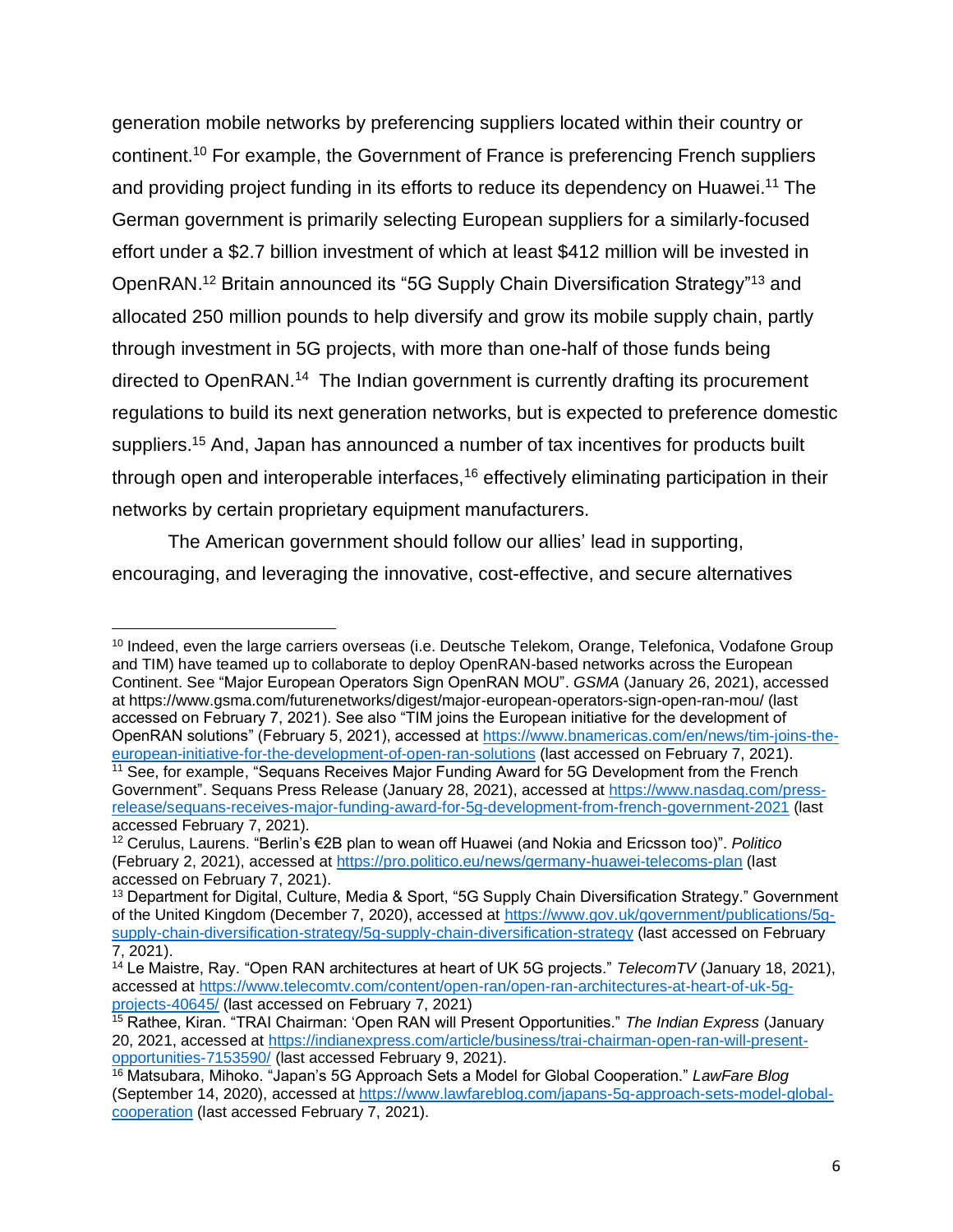provided by U.S. vendors of OpenRAN, like Mavenir. If we allow U.S. government funds to be used to purchase equipment with proprietary, closed interfaces manufactured by foreign-headquartered companies, we face the unfortunate reality that U.S. funds will be used to effectively shut down U.S. vendors from ever being able to secure a share of the domestic or global market.

Respectfully Submitted,

\_\_\_\_\_\_\_\_\_\_\_\_\_\_\_\_\_\_\_

By: /s/ *Pardeep Kohli*

Pardeep Kohli, CEO Mavenir Systems, Inc. 1700 International Parkway Richardson, TX 75081 [Pardeep.Kohli@mavenir.com](mailto:Pardeep.Kohli@mavenir.com) 469-916-4393

February 10, 2021